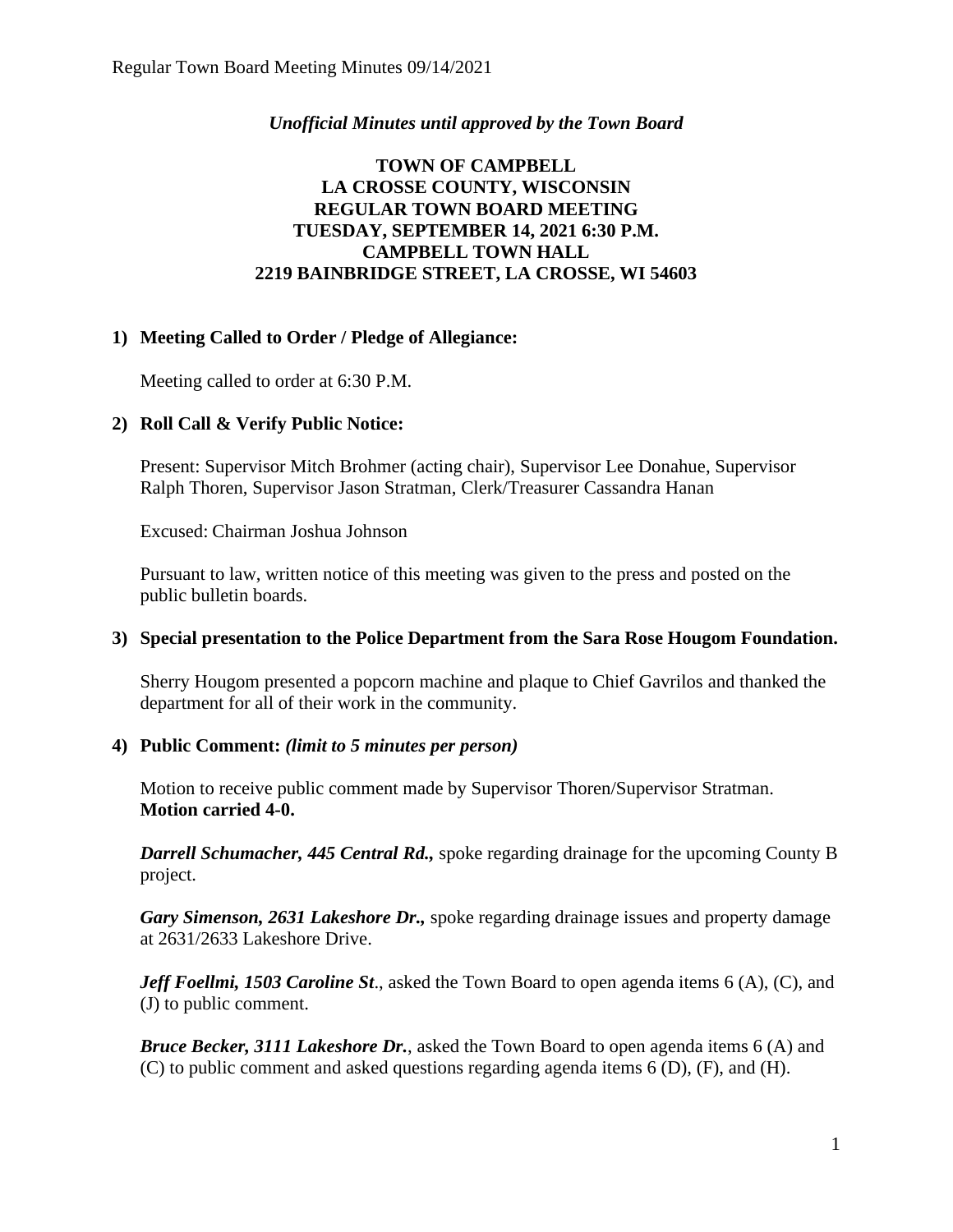*Margaret Larson, 1924 Nakomis Ave.,* spoke regarding La Crosse County's plan for redistricting.

Motion to close public comment made by Supervisor Donahue/Supervisor Stratman. **Motion carried 4-0.**

- **5) Consent Agenda: (All items listed are considered routine and will be enacted with one motion. There will be no separate discussion of these items unless a Board member so requests, in which case the item will be removed from the Consent Agenda and be considered on the Regular Agenda).**
	- **A) Approval of Minutes:** Board of Review 08/09/2021, Regular Board Meeting 8/10/2021, Special Town Board Meeting 08/31/2021
	- **B) Plan Commission Meeting Recommendations:** None
	- **C) Payment of Bills:**

Motion to approve the Consent Agenda made by Supervisor Thoren/Supervisor Donahue. **Motion carried 4-0.** 

#### **6) Business:**

A) General updates on DNR water advisory. (Donahue)

Supervisor Donahue provided updates on the current DNR water advisory. Updates included: the extension of the water advisory, the feasibility study status, the ongoing site investigation by the City of La Crosse, the 2022 budget request from La Crosse County, and possible participation in the USGS nationwide tap water study.

Motion to open agenda item 6 (A) for public comment made by Supervisor Donahue/Supervisor Stratman. **Motion carried 4-0.**

*Jeff Foellmi, 1503 Caroline St.,* stated that he cannot afford to test his well and would like the DNR to pay for testing.

*Bruce Becker, 3111 Lakeshore Dr.,* asked how long the DNR would continue to pay for bottled water.

Supervisor Donahue stated that the DNR has stated they will continue to work with the Town as long as the Town continues to work towards a long-term solution.

Motion to close public comment made by Supervisor Donahue/Supervisor Stratman. **Motion carried 4-0.**

*Not an action item*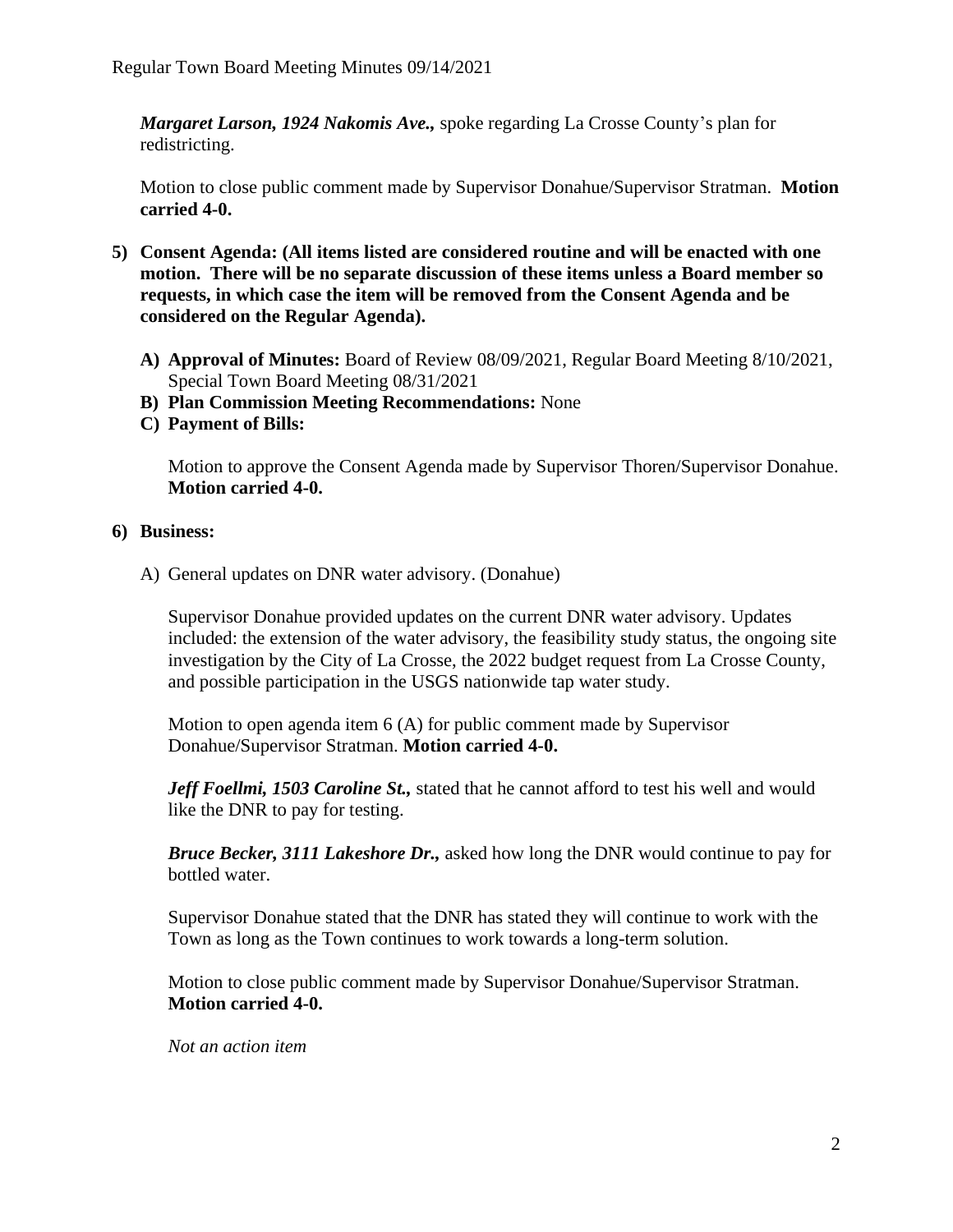**B)** Approval of a Temporary Class "B" Retailer's License for the French Island Lions Club for September 25, 2021 at the Community Center. (Clerk)

Motion to approve the Temporary Class "B: Retailer's License for the French Island Lions Club for September 25, 2021 at the Community Center made by Supervisor Thoren/Supervisor Stratman. **Motion carried 3-0. Supervisor Donahue abstained.** 

**C)** Possible revision of brush chipping guidelines for 2022. (Donahue)

Maintenance Foreman Steve Pintz presented proposed changes to the brush chipping guidelines.

Motion to open agenda item 6 (C) to public comment made by Supervisor Donahue/Supervisor Thoren. **Motion carried 4-0.**

*Bruce Becker, 3111 Lakeshore Dr.,* expressed concern regarding the ability of older residents to haul their brush to the yard waste site.

Motion to close public comment made by Supervisor Donahue/Supervisor Stratman. **Motion carried 4-0.**

Motion to approve the brush chipping guidelines as presented made by Supervisor Thoren/Supervisor Stratman. **Motion carried 4-0.**

**D)** Discussion and possible action regarding short- and long-term disability insurance carriers for Town employees. (Donahue)

Supervisor Donahue and Clerk Hanan explained the benefits of the Wisconsin Public Employers' Group Income Continuation Insurance program. Supervisor Donahue stated that the town would save over \$4,500 in 2022 if the Town Board decided to change disability insurance providers.

Motion to move forward with changing providers made by Supervisor Donahue/Supervisor Stratman. **Motion carried 4-0.** 

**E)** Establishing rules regarding power loading at the Town boat landings. (Stratman)

Supervisor Stratman explained that power loading is causing serious issues at the boat landings. He would like to see the ordinance changed to prohibit power loading and establish a tiered fine system for violations to include revocation of annual permits.

Motion to move forward with drafting amendments to the current boat launching ordinance made by Supervisor Stratman/Supervisor Donahue. **Motion carried 4-0.**

**F)** Discussion and possible action regarding legal representation for the Town. (Chair)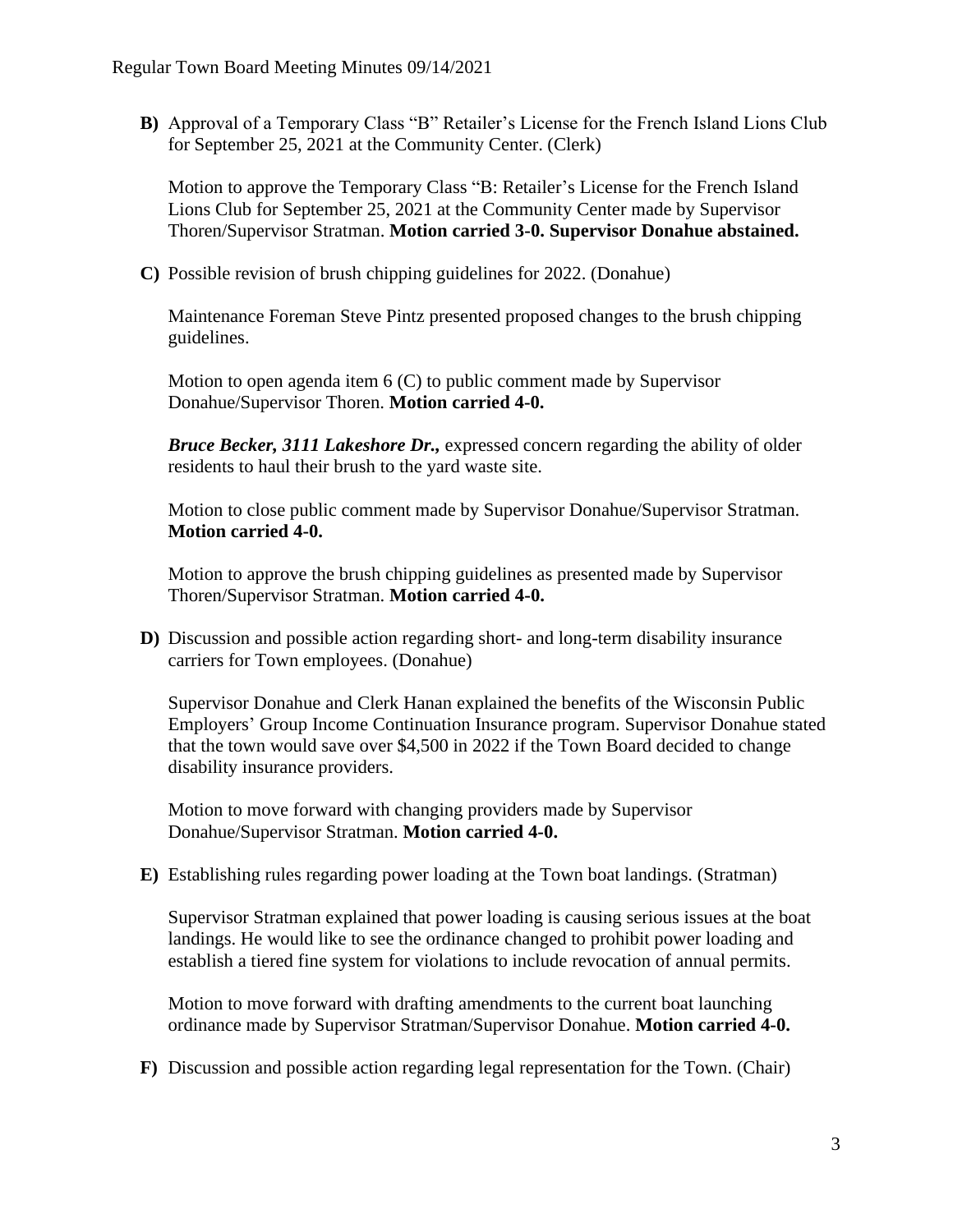Motion to approach Brian Weber with Johns Flaherty & Collins regarding municipal representation made by Supervisor Donahue/Supervisor Thoren. **Motion carried 4-0.** 

**G)** Approval of the formal request for specific Town PFAS costs to be included in La Crosse County's 2022 budget. (Chair)

Clerk Hanan presented the draft letter to include a budget request of \$369,246.88 for PFAS costs.

Motion to approve the draft letter made by Supervisor Donahue/Supervisor Stratman. **Motion carried 4-0.**

**H)** Approval of the 2022 MTU services agreement with the City of La Crosse. (Chair)

Motion to allow the 2022 MTU services agreement made by Supervisor Thoren/Supervisor Donahue. **Motion carried 4-0.** 

**I)** Request from the City of La Crosse regarding cost sharing for Nakomis Avenue outfall repairs. (Thoren)

Motion to hold this agenda item over until the City of La Crosse can provide more information made by Supervisor Donahue/Supervisor Thoren. **Motion carried 4-0.**

**J)** Discussion and possible action regarding properties in disrepair and special inspection warrants. (Donahue)

Supervisor Donahue explained that the Town has two homes that are in disrepair. She also stated that the Town has had issues with these homes for several years now.

Clerk Hanan outlined the process for special inspection warrants and raze orders.

Motion to open agenda item 6 (J) to public comment made by Supervisor Donahue/Acting Chairman Brohmer. **Motion carried 4-0.**

*Jeff Foellmi, 1503 Caroline St.,* commented on other homes in the Town that he would like the Town Board to look into.

Motion to close public comment made by Supervisor Donahue/Supervisor Thoren. **Motion carried 4-0.**

Motion to move forward with the special inspection warrant process made by Supervisor Donahue/Supervisor Thoren. **Motion carried 4-0.**

**K)** Approval of a Site Investigation Access Agreement with the City of La Crosse for further PFAS contamination monitoring at the Pierce Avenue right-of-way, south of Richmond St. (Donahue)